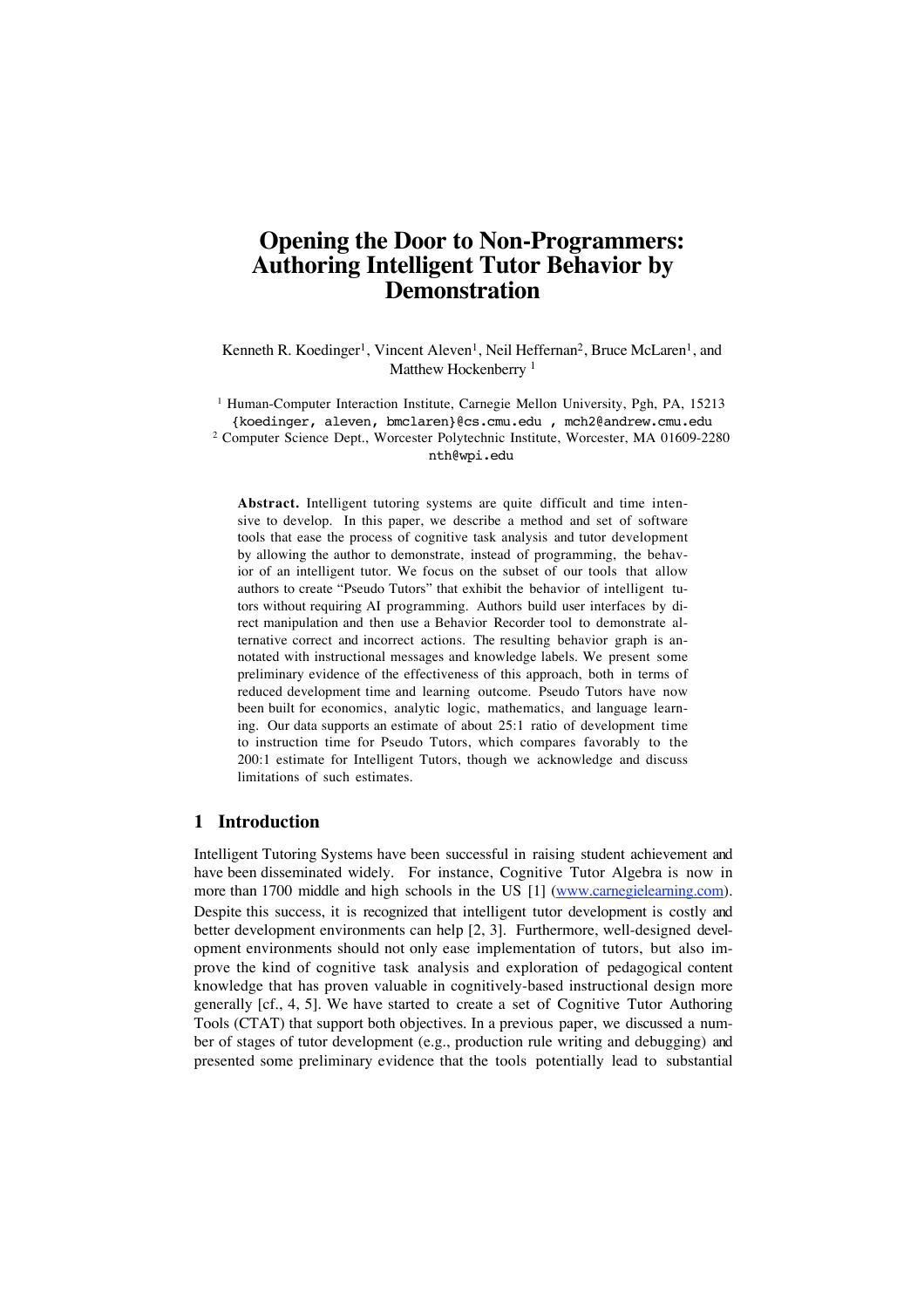savings in the time needed to construct executable cognitive models [6]. In the current paper, we focus on the features of CTAT that allow developers to create intelligent tutor behavior without programming. We describe how these features have been used to create "Pseudo Tutors" for a variety of domains, including economics, LSAT preparation, mathematics, and language learning, and present data consistent with the hypothesis that these tools reduce the time to develop educational systems that provide intelligent tutor behavior.

A Pseudo Tutor is an educational system that emulates intelligent tutor behavior, but does so without using AI code to produce that behavior. (It would be more accurate, albeit more cumbersome, to call these "Pseudo Intelligent Tutors" to emphasize that it is the lack of an internal AI engine that makes them "pseudo," not any significant lack of intelligent behavior.) Part of our investigation in exploring the possibilities of Pseudo Tutors is to investigate the cost-benefit trade-offs in intelligent tutor development, that is, in what ways can we achieve the greatest instructional "bang" for the least development "buck." Two key features of Cognitive Tutors, and many intelligent tutoring systems more generally, are 1) helping students in constructing knowledge by getting feedback and instruction in the context of doing and 2) providing students with flexibility to explore alternative solution strategies and paths while learning by doing. Pseudo Tutors can provide these features, but with some limitations and trade-offs in development time. We describe some of these limitations and trade-offs. We also provide preliminary data on authoring of Pseudo Tutors, on student learning outcomes from Pseudo Tutors, and development time estimates as compared with estimates of full Intelligent Tutor development.

### **2 Pseudo Tutors Mimic Cognitive Tutors**

Cognitive Tutors are a kind of "model-tracing" intelligent tutoring systems that are based on cognitive psychology theory [7], particularly the ACT-R theory [8]. Developing a Cognitive Tutor involves creating a cognitive model of student problem solving by writing production rules that characterize the variety of strategies and misconceptions students may acquire. Productions are written in a modular fashion so that they can apply to a goal and context independent of what led to that goal. Consider the following example of three productions from the domain of equation solving:

| Strategy 1: | IF the goal is to solve $a(bx+c) = d$                |
|-------------|------------------------------------------------------|
|             | THEN rewrite this as $bx + c = d/a$                  |
| Strategy 2: | IF the goal is to solve $a(bx+c) = d$                |
|             | THEN rewrite this as $abx + ac = d$                  |
|             | Misconception: IF the goal is to solve $a(bx+c) = d$ |
|             | THEN rewrite this as $abx + c = d$                   |

The first two productions illustrate alternative correct strategies for the same goal. By representing alternative strategies, the cognitive tutor can follow different students down different problem solving paths. The third "buggy" production represents a common error students make when faced with this same goal. A Cognitive Tutor makes use of the cognitive model to follow students through their individual approaches to a problem. A technique called "model tracing" allows the tutor to provide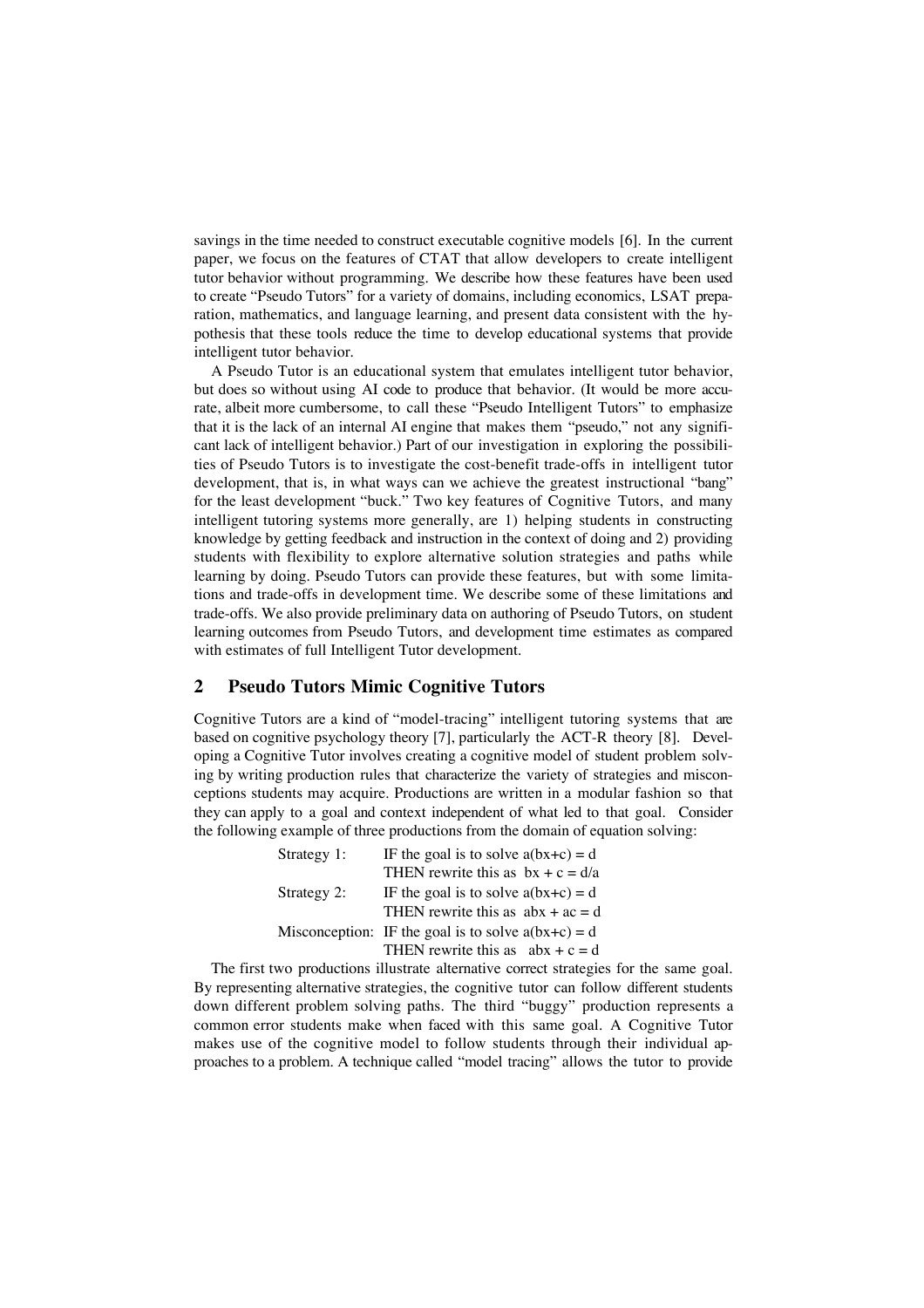individualized assistance in the context of problem solving. Such assistance comes in the form of instructional message templates that are attached to the correct and buggy production rules. The cognitive model is also used to estimate students' knowledge growth across problem-solving activities using a technique known as "knowledge tracing" [9]. These estimates are used to adapt instruction to individual student needs.

The key behavioral features of Cognitive Tutors, as implemented by model tracing and knowledge tracing, are what we are trying to capture in Pseudo Tutor authoring. The Pseudo Tutor authoring process does not involve writing production rules, but instead involves demonstration of student behavior.

# **3 Authoring Pseudo Tutors in CTAT**

Authoring a Pseudo Tutor involves several development steps that are summarized below and illustrated in more detail later in this section.

- 1. Create the graphical user interface (GUI) used by the student
- 2. Demonstrate alternative correct and incorrect solutions
- 3. Annotate solutions steps in the resulting "behavior graph" with hint messages, feedback messages, and labels for the associated concepts or skills
- 4. Inspect skill matrix and revise

The subset of the Cognitive Tutor Authoring Tools that support Pseudo Tutor development and associated cognitive task analysis are:

- 1. *Tutor GUI Builder* used to create a graphical user interface (GUI) for student problem solving.
- 2. *Behavior Recorder* —records alternate solutions to problems as they are being demonstrated in the interface created with the Tutor GUI Builder. The author can annotate these "behavior graphs" (cf., [10]) with hints, feedback and knowledge labels. When used in "pseudo-tutor mode", the Behavior Recorder uses the annotated behavior graph to trace students' steps through a problem, analogous to the methods of modeltracing tutors.

Done **Create the Graphical User Inter**later see. Here, the initial state displays **face**. Figure 1 shows an interface for



fraction addition created using a "recordable widget" palette we added to Java NetBeans, a shareware programming environment. To create this interface, the author clicks on the text field icon in the widget palette and uses the mouse to position text fields. the fraction addition problem 1/4 + 1/5.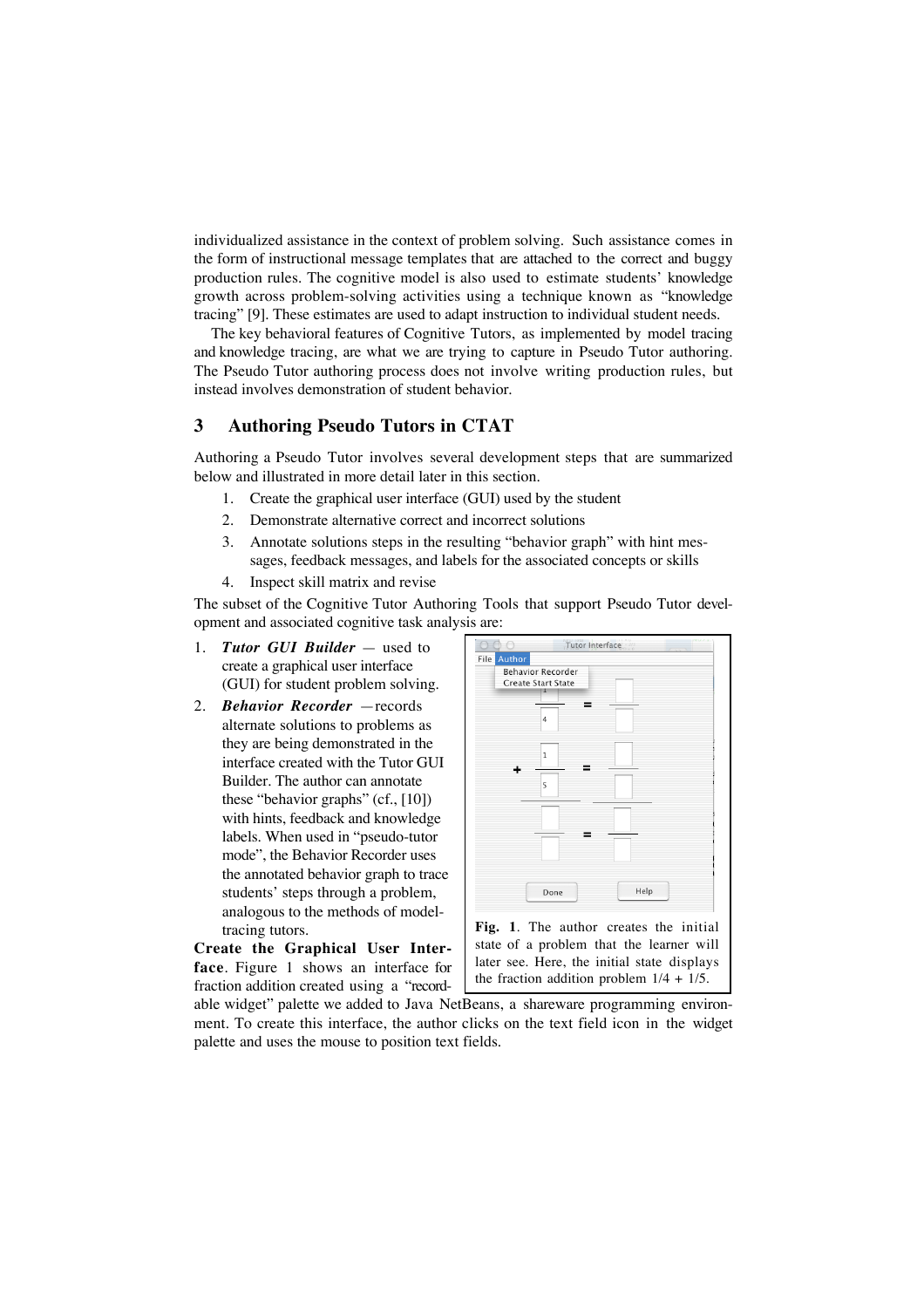Typically in the tutor development process new ideas for interface design, particularly "scaffolding" techniques, may emerge (cf., [11]). The interface shown in Figure 1 provides scaffolding for converting the given fractions into equivalent fractions that have a common denominator. The GUI Builder tool can be used to create a number of kinds of scaffolding strategies for the same class of problems. For instance, story problems sometimes facilitate student performance and thus can serve as a potential scaffold. Consider this story problem: "Sue has 1/4 of a candy bar and Joe has 1/5 of a candy bar. How much of candy bar do they have altogether?" Adding such stories to the problem in Figure 1 is a minor interface change (simply add a text area widget). Another possible scaffold early in instruction is to provide students with the common denominator (e.g.,  $1/4 + 1/5 =$   $\angle/20 + \angle/20$ ). An author can create such a subgoal scaffold simply by entering the 20's before saving the problem start state. Both of these scaffolds can be easily implemented and have been shown to reduce student errors in learning fraction addition [12].

The interface widgets CTAT provides can be used to create interfaces that can scaffold a wide variety of reasoning and problem solving processes. A number of nontrivial widgets exist including a "Chooser" and "Composer" widget. The Chooser widget allows students to enter hypotheses (e.g., [13]). The Composer widget allows students to compose sentences by combining phrases from a series of menus (e.g., [14]).

**Demonstrate Alternative Correct and Incorrect Solutions**. Once an interface is created, the author can use it and the associated "Behavior Recorder" to author problems and demonstrate alternate solutions. Figure 1 shows the interface just after

the author has entered 1, 4, 1, and 5 in the appropriate text fields. At this point, the author chooses "Create Start State" from the Author menu and begins interaction with the Behavior Recorder, shown on the left in Figure 2. After creating a problem start state, the author demonstrates alternate solutions as well as common errors that students tend to make. Each interaction with the interface (e.g., typing a



**Fig. 2**. The Behavior Recorder records authors' actions in any interface created with CTAT's recordable GUI widgets. The author demonstrates alternative correct and incorrect paths. Coming out of the start state (labeled "prob-1-fourth-1-fifth") are two correct paths ("20, F21den" and "20, F22den") and one incorrect path ("2, F13num"). Since *state8* is selected in the Behavior Recorder, the Tutor Interface displays that state, namely with the 20 entered in the second converted fraction.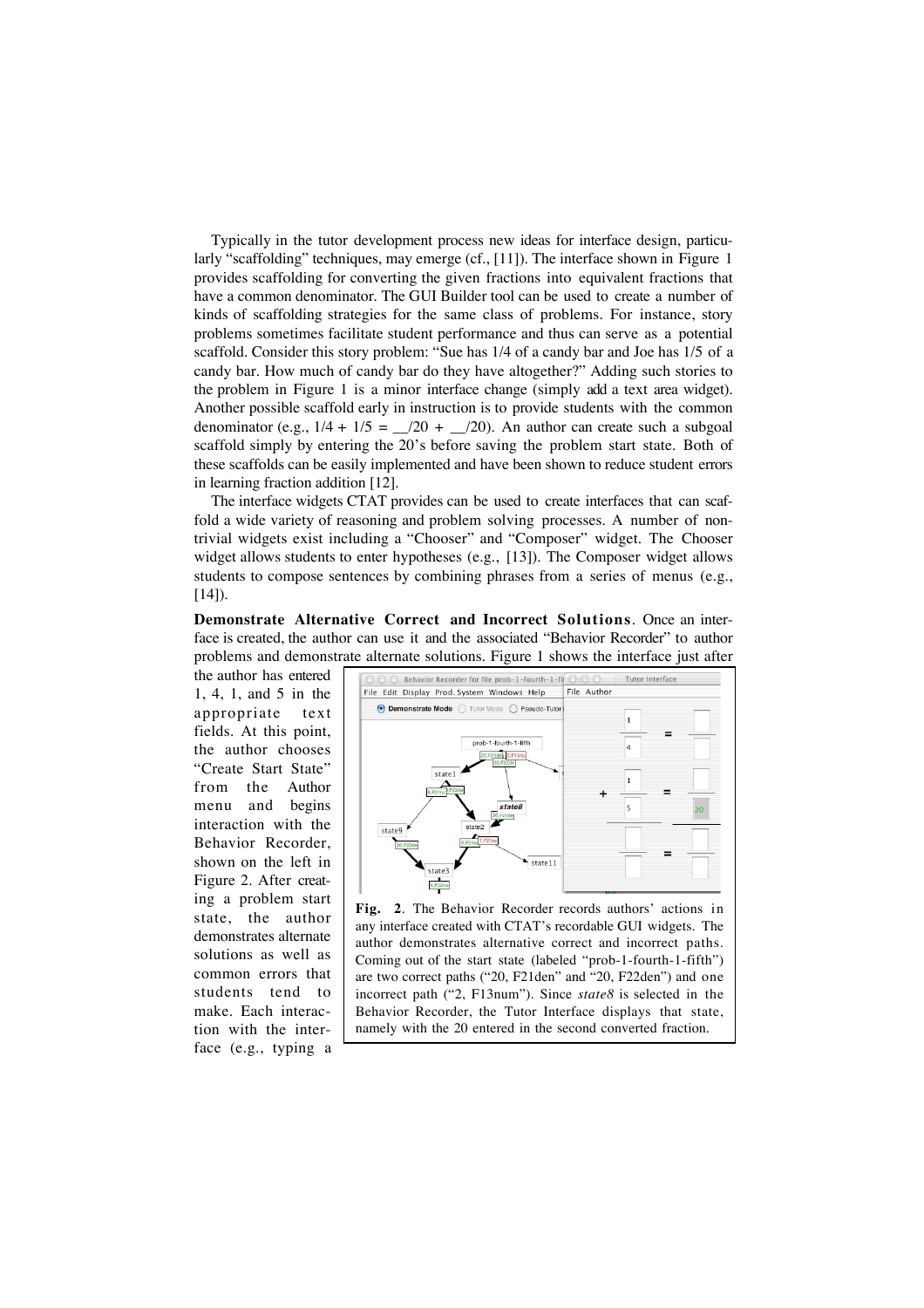20 in the cell to the right of the 4) produces a new action link and interface state node in the behavior graph displayed in the Behavior Recorder.

Figure 2 shows the Behavior Recorder after the author has demonstrated a complete solution and some alternatives. The link from the start state (prob-1-fourth-1-fifth) off to the left to state1 represents the action of

entering 20. The links



to the right from the start state represent either alternative solution strategies or common errors. Alternative solutions may involve reordering steps (e.g., putting the common denominator 20 across from the 5 before putting the 20 across from the 4), skipping steps (e.g., entering the final answer 9/20 without using the equivalent fraction scaffold on the right), or changing steps (e.g., using 40 instead of 20 as a common denominator). The common student errors shown in Figure 2 capture steps involved in adding the numerators and denominators of the given fractions without first converting them to a common denominator (e.g., entering  $2/9$  for  $1/4 + 1/5$ ).

**Label Behavior Graph with Hints and Feedback Messages.** After demonstrating solutions, the author can annotate links on the behavior graph by adding hint messages to the correct links and error feedback messages to the incorrect links. Figure 3



the numerators of fractions with unlike denominators is shown.

shows an example of an author entering hint messages and Figure 4 shows an example of entering a feedback message. In Figure 3, the author has entered three layers of hint messages for finding the equivalent numerator in the blank cell in  $1/4 =$   $\angle$  /20.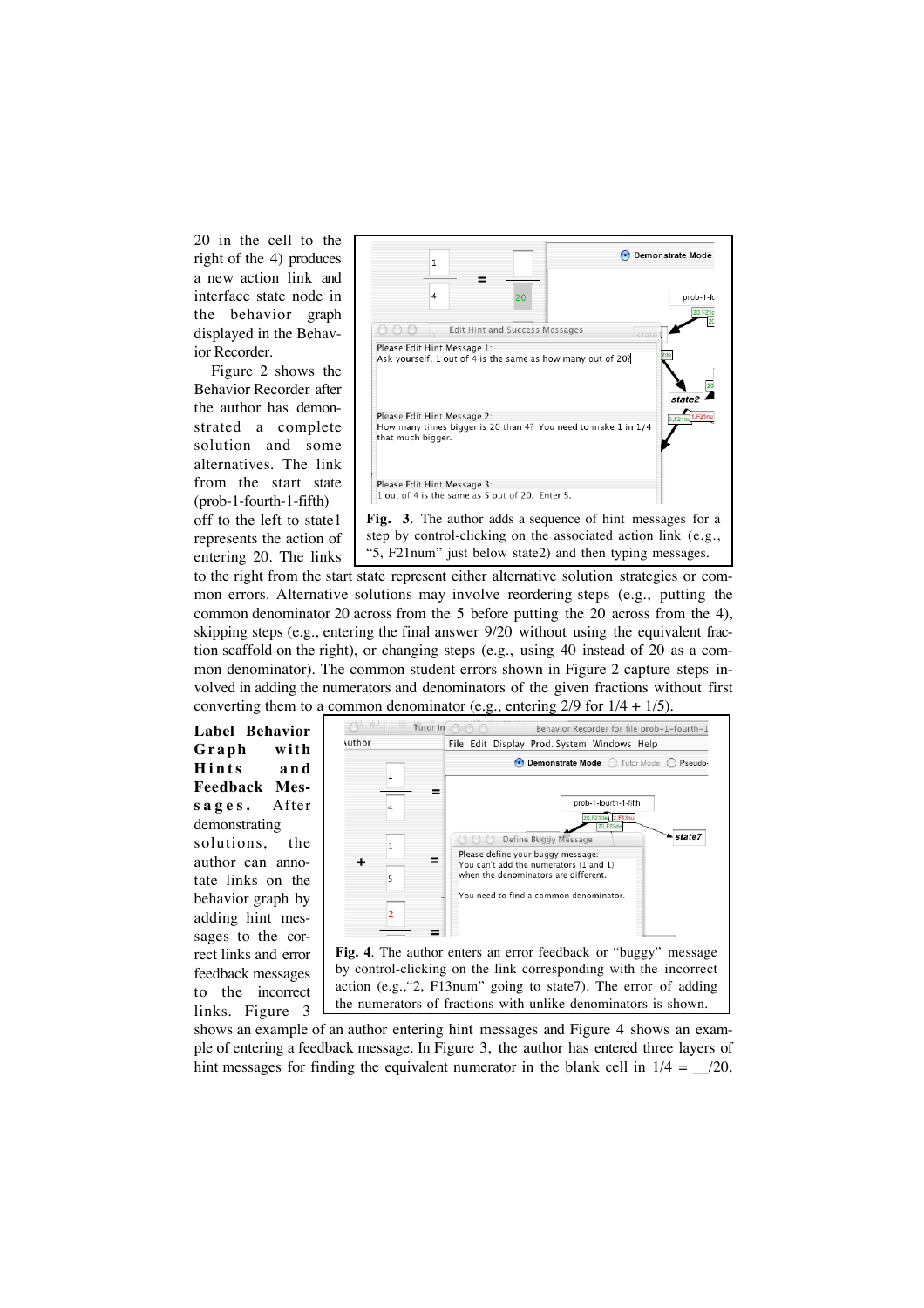When a student requests a hint at this step in the resulting Pseudo Tutor, message 1 is presented and, only if further requests are made are the subsequent messages given.

When an author encounters a new step, in the same or different problem, in which a similar hint would make sense, this is a cue that that step draws on the same knowledge (concepts or skills) as the prior step. For instance, the hint sequence shown in Figure 3 can be re-used for the later step in this problem where the student needs to find the equivalent numerator to fill in the blank cell in  $1/5 = 720$ . The author need only substitute 5 for 4 and 4 for 5 in the message. Such similarity in the hint messages across different steps is an indication that learners can learn or use the same underlying knowledge in performing these steps. As described in the next section, the tools allow the author to annotate links in the behavior graph with knowledge labels that indicate commonalities in underlying knowledge requirements.

After demonstrating correct and incorrect solutions and adding hint and buggy messages, authors can have students use the Pseudo Tutor. The Pseudo Tutor provides feedback and context-sensitive error messages in response to students' problem-solving steps and provides context-sensitive hints at the students' request. Figure 5 shows a student receiving a hint message that may have been rewritten moments ago in re-

sponse to observations of a prior learner using the Pseudo Tutor.

**Adding Knowledge Labels.** Once the behavior graph has been completed the author can attach knowledge labels to links in the behavior graph to represent the knowledge behind these problem-solving steps, as illustrated in Figure 6. While these labels are referred to as "rules" in the tutor interface (reflecting a connection with the use of production rules



the Behavior Recorder in Pseudo-Tutor Mode (top right). She "plays student" by entering two correct steps (the 20's), which the Behavior Recorder has traced to follow the student to *state2*. She then clicks the Help button and the tutor highlights the relevant interface element (F21num cell) and displays the preferred hint (thicker line) out of *state2*.

in the ACT-R theory), the approach is neutral to the specific nature of the knowledge elements, whether they are concepts, skills, schemas, etc. One consequence of using knowledge labels is that it provides a way for the author to copy hint messages from one step to a similar step. In Figure 6 the author has labeled the step of entering 5 in 5/20 (i.e., the one between *state2* and *state3*) with *find-equivalent-numerator*. If the author believes the next step of entering the 4 in 4/20 (i.e., between *state3* and *state4*) draws upon the same knowledge, he or she can label it as *find*-*equivalent-numerator* as well. Doing so has the direct benefit that the hint that was written before will be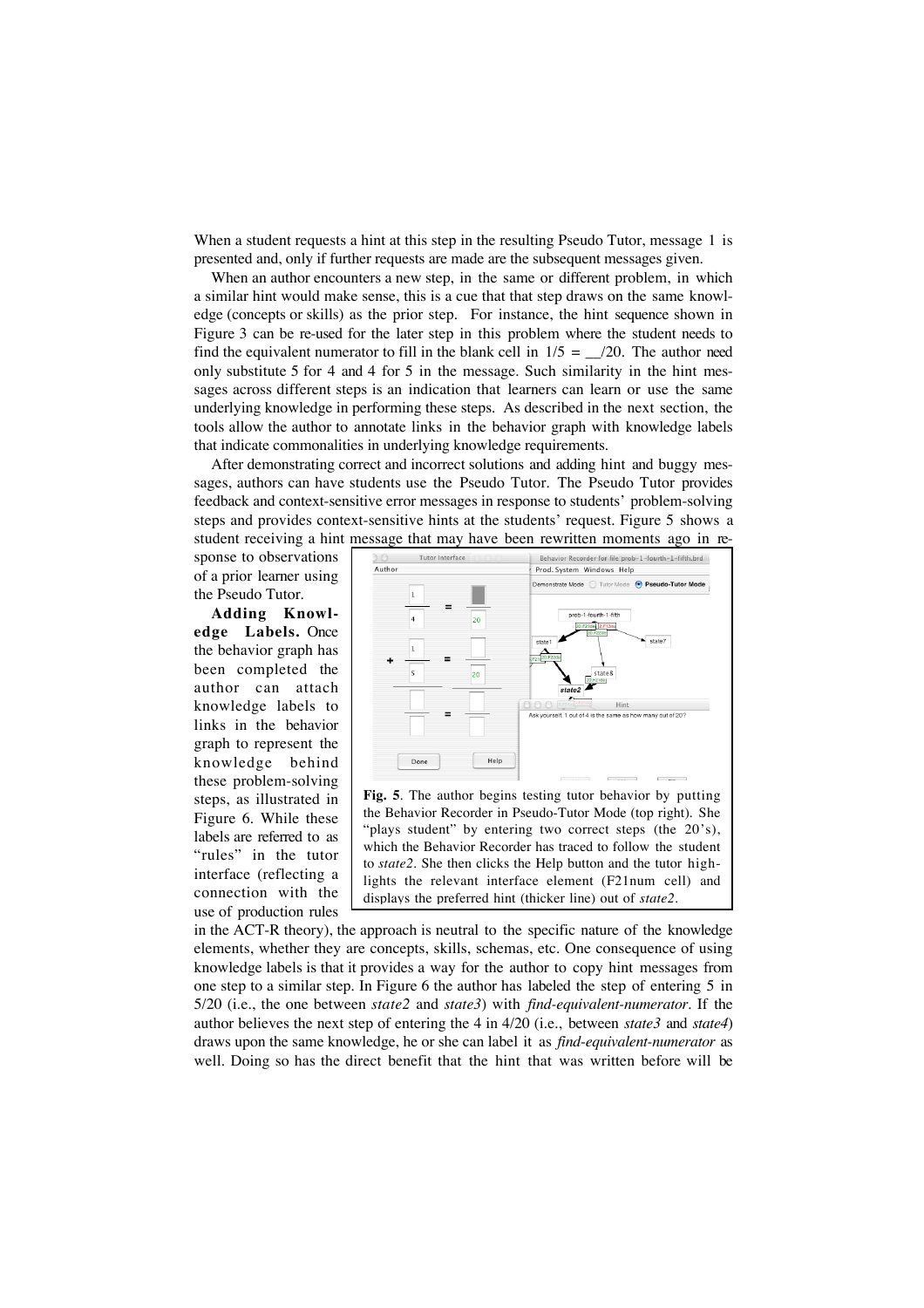copied to this link. The author needs to make some modifications to the messages, in this case by changing 4 to 5 and 5 to 4 so that, for instance, message 1 in Figure 3 now becomes "Ask yourself, 1 out of 5 is the same as how many out of 20?" These steps of hint copying and editing push the author to make decisions about how to represent desired learner knowledge. When an author is tempted to copy a hint message from one link to another, they are implicitly hypothesizing that those links tap the same knowledge. When authors add knowledge labels to steps, they are performing cognitive task analysis. They are stating hypotheses about learning transfer and how repeated learning experiences will build on each other. Knowledge labels are also used by the Pseudo Tutor to do *knowledge tracing* whereby students' knowledge gaps can be assessed and the tutor can select subsequent activities to address those gaps. For instance, if a



**Fig. 6**. The author labels links in the behavior graph to represent hypotheses about the knowledge needed to perform the corresponding step. Some steps are labeled the same, for instance, "findequivalent-numerator" is on both the state2-state3 and state3-state4 link. The "Define as Existing Rule" option shown allows the selection of an existing label and copies associated hint messages.

student is good at finding a common denominator, but is having difficulty finding equivalent fractions, the tutor can select a "scaffolded" problem, like " $1/4 + 1/5 =$  $\frac{1}{20}$  +  $\frac{1}{20}$ ", where the common denominator is provided and the student is focused on the *find-equivalent-numerator* steps.

**Inspect Skill Matrix and Revise Tutor Design.** Not only can knowledge labels be reused within problems, as illustrated above, they can also be reused across problems. Doing so facilitates the creation of a "skill matrix" as illustrated in Figure 7. The rows of the skill matrix indicate the problems the author has created and the columns are the knowledge elements required to solve each problem. The problems in the skill matrix are 1) prob-1-fourth-1-fifth described above, 2) prob-multiples is "1/3  $+ 1/6$ ", 3) prob-same-denom is "2/5 + 1/5", and 4) prob-with-scaffold is "1/4 + 1/5 =  $\frac{1}{20}$  +  $\frac{1}{20}$ " where the start state includes the common denominator already filled in. Inspecting the skill matrix, one can see how the problems grow in complexity from prob-same-denom, which only requires add-common-denominators and addnumerators, to prob-with-scaffold, which adds find-equivalent-numerators, to prob-1 fourth-1-fifth and prob-multiples which add more skills as shown in the matrix.

The skill matrix makes predictions about transfer. For instance, practice on problems like prob-with-scaffold should improve performance of the find-equivalentnumerator steps of problems like prob-1-fourth-1-fifth but should not improve performance of the find-common-denominator step. The author can reflect on the plausibility of these predictions and, better yet, use the Pseudo Tutor to collect student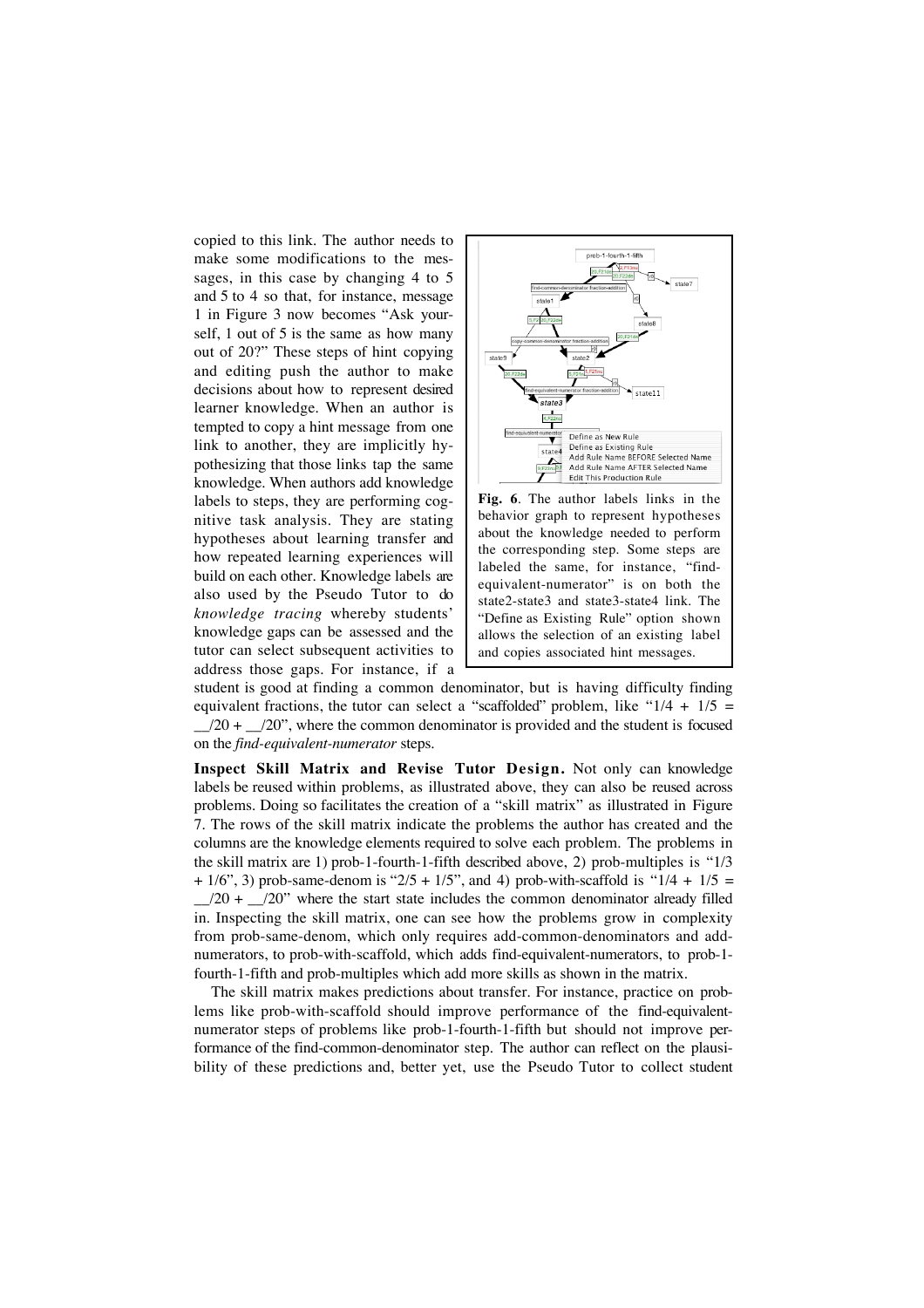| R2 R3 R4 R5 R6 R7 R8<br>R 1<br>section1<br>prob-1-fourt 1<br>$\overline{2}$<br>1<br>$\mathbf{1}$<br>1<br>0<br>0<br>0<br>$\mathbf{1}$<br>$\mathbf{1}$<br>prob-multipl 1<br>$\mathbf{1}$<br>$\mathbf{1}$<br>1<br>$\mathbf{1}$<br>$\mathbf{1}$<br>prob-same-d 1<br>$\mathbf{1}$<br>$\mathbf{0}$<br>$\Omega$<br>$\Omega$<br>0<br>$\Omega$<br>$\Omega$<br>prob-with-sc 1<br>$\mathbf{1}$<br>2<br>0<br>0<br>0<br>0<br>$\Omega$<br>R1: add-common-denominat<br>R2: add-numerators fraction-<br>R3: find-equivalent-numerat<br>R4: copy-common-denomina<br>R5: find-common-denominat<br>R6: find-equivalent-denomin<br>R7: reduce-fraction-numerat |  |  |  |  |  |
|--------------------------------------------------------------------------------------------------------------------------------------------------------------------------------------------------------------------------------------------------------------------------------------------------------------------------------------------------------------------------------------------------------------------------------------------------------------------------------------------------------------------------------------------------------------------------------------------------------------------------------------------|--|--|--|--|--|
|                                                                                                                                                                                                                                                                                                                                                                                                                                                                                                                                                                                                                                            |  |  |  |  |  |
|                                                                                                                                                                                                                                                                                                                                                                                                                                                                                                                                                                                                                                            |  |  |  |  |  |
|                                                                                                                                                                                                                                                                                                                                                                                                                                                                                                                                                                                                                                            |  |  |  |  |  |
|                                                                                                                                                                                                                                                                                                                                                                                                                                                                                                                                                                                                                                            |  |  |  |  |  |
|                                                                                                                                                                                                                                                                                                                                                                                                                                                                                                                                                                                                                                            |  |  |  |  |  |
|                                                                                                                                                                                                                                                                                                                                                                                                                                                                                                                                                                                                                                            |  |  |  |  |  |
| R8: copy-numerator fraction-                                                                                                                                                                                                                                                                                                                                                                                                                                                                                                                                                                                                               |  |  |  |  |  |

knowledge elements (columns) are used in which problems (rows). For example, the  $2$  in the "prob-1-fourt" row means this problem requires two uses of knowledge element R3.

performance data to test these predictions. The cognitive task analysis and tutor can then be revised based on such reflection and data analysis.

## **4 Development Time and Use**

The previous description illustrates that Pseudo Tutors are relatively easy to develop and do not require AI programming expertise. In this section we focus on the development time of Pseudo Tutors, comparing it to estimates for other types of computerbased learning environments. Estimates for the development time of intelligent tutoring systems have varied from 100-1000 hours of development per hour of instruction [2, 8, p. 254]. Estimates for the development of CAI vary even more widely [15 , p. 830]. One of our own estimates for the development of Cognitive Tutors, which comes from the initial 3-year project to create the Algebra Cognitive Tutor [16], is

about 200 hours per one hour of instruction. We developed the original Cognitive Tutor Algebra in roughly 10,000 hours and this provided approximately 50 hours of instruction. While we have not, as yet, collected formal data on the development and instructional use of Pseudo Tutors, we do have some very encouraging informal data from 4 projects that have built Pseudo Tutors with our technology.

- o *The Economics Project:* Part of the Open Learning Initiative (OLI) at Carnegie Mellon University, the Economics Project has a goal of supplementing an online introductory college-level microeconomics course with tutors.
- o *The Math Assistments Project*: A four-year project funded by the Department of Education, the Assistments Project is intended to provide web-based assessments that provide instructional assistance while they assess.
- o *The LSAT Project*: A small project aimed at improving the performance of students taking the law school entrance examination on analytic problems.
- o *The Language Learning: Classroom Project*: Four students in a Language Technologies course at CMU used the Pseudo Tutor technology to each build two prototype Pseudo Tutors related to language learning.

In order to estimate the development time to instructional time ratio, we asked the authors on each project, after they had completed a set of Pseudo Tutors, to estimate the time spent on design and development tasks and the expected instructional time of the resulting Pseudo Tutors (see Table 1). Design time is the amount of time spent selecting and researching problems, and structuring those problems on paper. Development time is the amount of time spent with the tools, including creating a GUI, the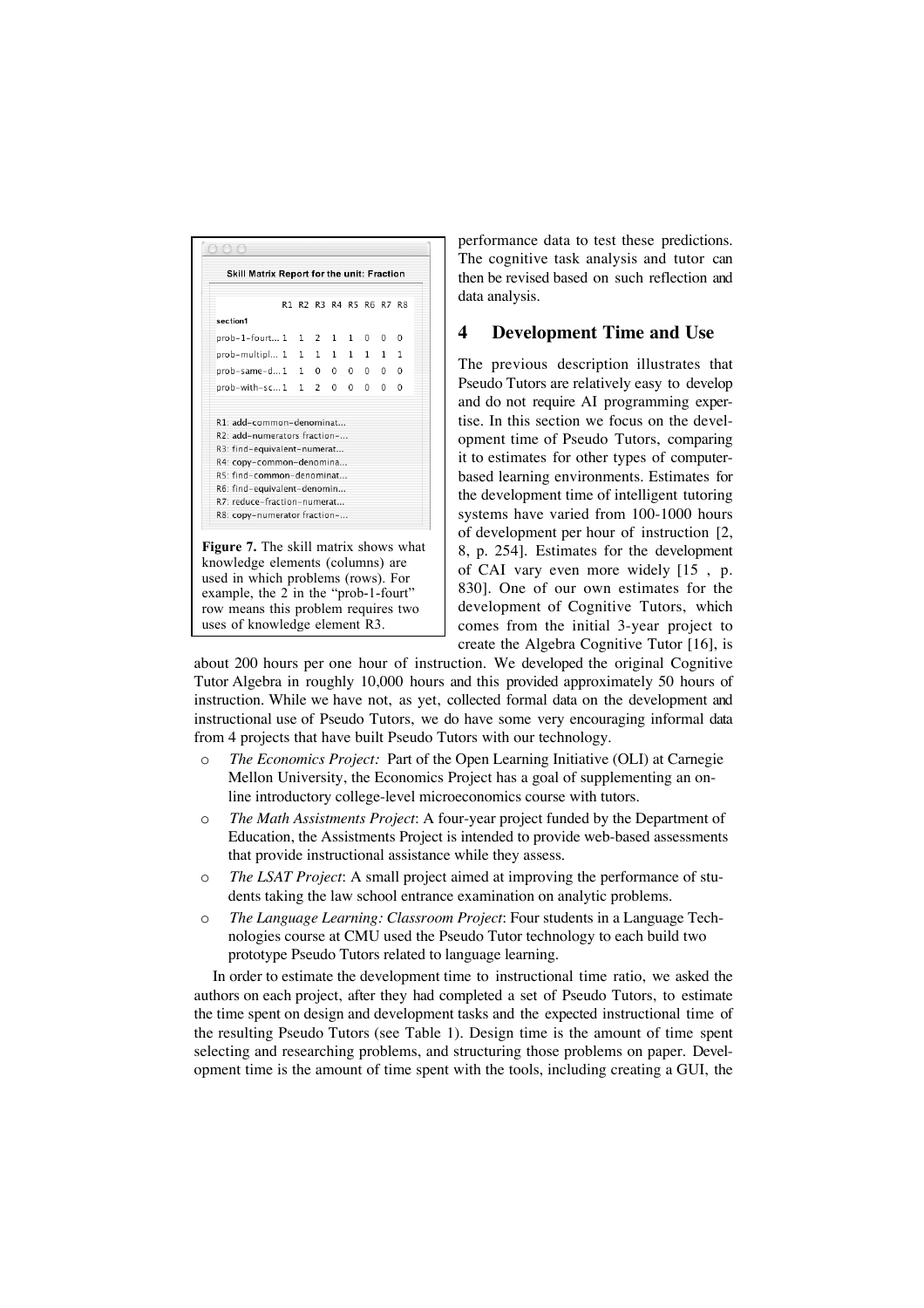behavior diagrams, hints, and error messages. Instructional time is the time it would likely take a student, on average, to work through the resulting set of Pseudo Tutors. The final column is a ratio of the design and development time to instructional time for each project's Pseudo Tutors. The average Design/Development Time to Instructional Time ratio of about 23:1, though preliminary, compares favorably to the corresponding estimates for Cognitive Tutors (200:1) and other types of instructional technology given above. If this ratio stands up in a more formal evaluation, we can claim significant development savings using the Pseudo Tutor technology.

|                          | # Of Pseudo<br><b>Tutors</b> | <b>Design</b><br>Time | Dev.<br>Time | <b>Instructional</b><br>Time | Design/Dev to<br>Instr. |
|--------------------------|------------------------------|-----------------------|--------------|------------------------------|-------------------------|
| <b>Economics</b>         | 11                           | 3600                  | 2190         | 180                          | 32.2                    |
| <b>Math Assistments</b>  | 20                           | 810                   | 1170         | 98                           | 20.2                    |
| <b>LSAT</b>              | 3                            | 240                   | 3000         | 180                          | 18.0                    |
| <b>Language Learning</b> | 8                            | 210                   | 575          | 50                           | 15.7                    |
| <b>Totals</b>            |                              | 4860                  | 6935         | 508                          | 23.2                    |

**Table 1.** Data on Pseudo Tutor Development and Instructional Use (in Minutes)

Aside from the specific data collected in this experiment, this study also demonstrates how we are working with a variety of projects to deploy and test Pseudo Tutors. In addition to the projects mentioned above, the Pseudo Tutor authoring tools have been used in an annual summer school on Intelligent Tutoring Systems at CMU and courses at CMU and WPI. The study also illustrates the lower skill threshold needed to develop Pseudo-Tutors, compared to typical intelligent tutoring systems: None of the Pseudo Tutors mentioned were developed by experienced AI programmers. In the Language Learning Classroom Project, for instance, the students learned to build Pseudo Tutors quickly enough to make it worthwhile for a single homework assignment.

Preliminary empirical evidence for the instructional effectiveness of the Pseudo-Tutor technology comes from a small evaluation study with the LSAT Analytic Logic Tutor, involving 30 (mostly) pre-law students. A control group of 15 students was given 1 hour to work through a selection of sample problems in paper form. After 40 minutes, the correct answers were provided. The experimental group used the LSAT Analytic Logic Tutor for the same period of time. Both conditions presented the students with the same three "logic games." After their respective practice sessions, both groups were given a post-test comprised of an additional three logic games. The results indicate that students perform significantly better after using the LSAT Analytic Logic Tutor (12.1  $\pm$  2.4 v. 10.3  $\pm$  2.3, t(28) = 2.06, p < .05). Additionally, prequestionnaire results indicate that neither group of students had a significant difference in relevant areas of background that influence LSAT test results. Thus, the study provides preliminary evidence that Pseudo Tutors are able to support student learning in complex tasks like analytic logic games.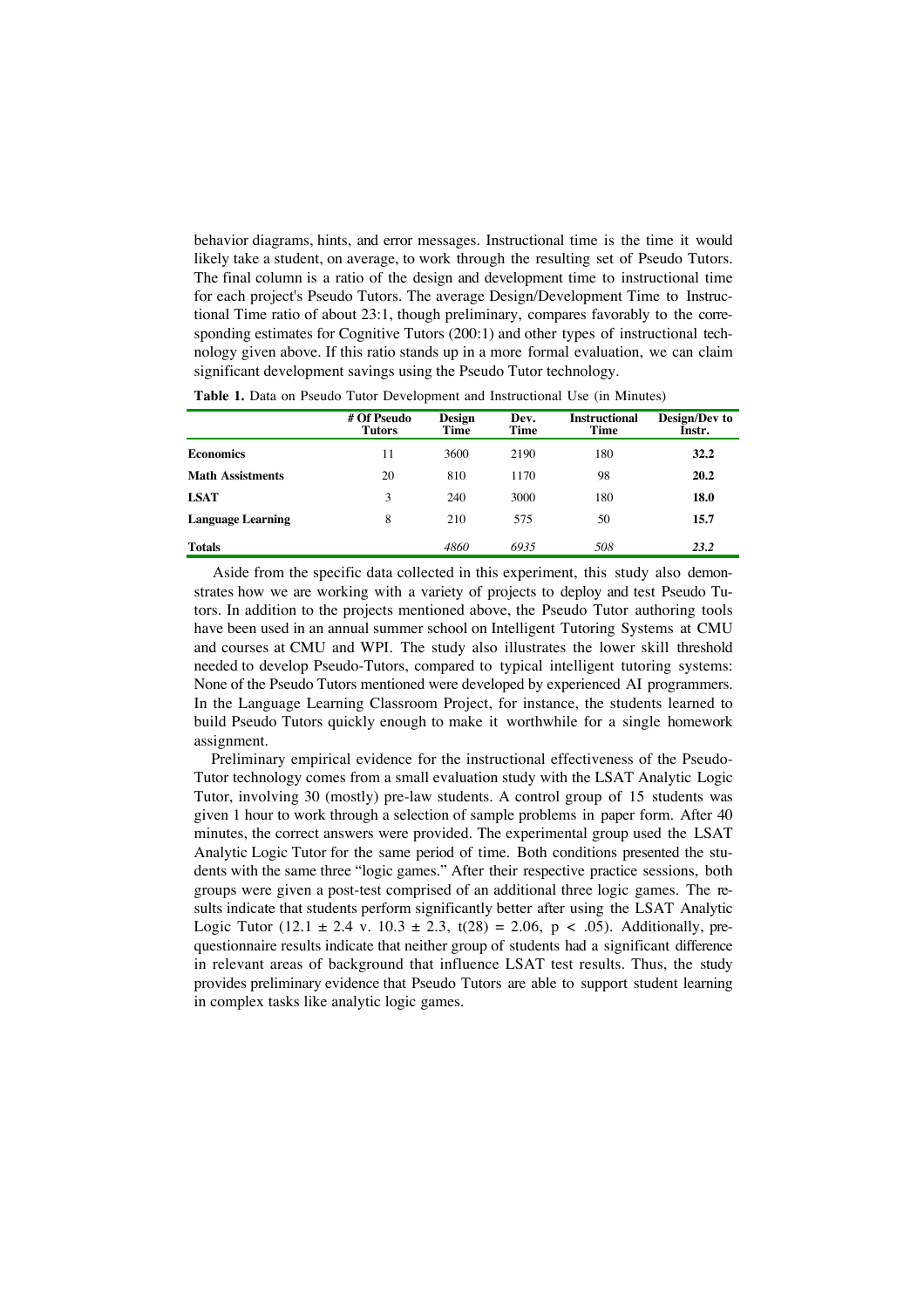# **5 Comparing Pseudo Tutors and full Cognitive Tutors**

In principle, Pseudo Tutors and full Cognitive Tutors exhibit identical behavior in interaction with students. Both perform model tracing, provide context-sensitive instruction in the form of hints and error feedback messages, and are flexible to multiple possible solution strategies and paths. Authoring for this flexibility is different. In the case of a full Cognitive Tutor, such flexibility is modeled by a production system that generalizes across problem solving steps within and between problems. In a Pseudo Tutor, such flexibility is modeled by explicit demonstration of alternative paths in each problem. Authors face challenges in both cases. Writing production rules that work correctly across multiple situations requires significant skill and inevitable cycles of testing and debugging. On the other hand, demonstrating alternative solutions may become increasingly tedious as the number of problems increases and the complexity of alternative paths within problems increases.

To illustrate this contrast, we consider what it might take to re-implement a real Cognitive Tutor unit as a Pseudo Tutor. Consider the Angles Unit in the Geometry Cognitive Tutor [17]. This unit has about 75 problems. At first blush, the thought of developing 75 Pseudo Tutor behavior graphs may not seem daunting. It could be done by someone without AI programming expertise and might seem that it would take less time than developing the corresponding production rule model.

While alternative inputs can be handled by Pseudo Tutors, as described above, it can be time consuming to provide them, requiring separate links in the behavior diagram. For example, in the Angles unit of the Geometry Cognitive Tutor, students give reasons for their answers. Although there is always only a single correct solution for a numeric answer step, there may be different reasons for the step, at least in the more complex problems. Currently, those alternative correct reasons need to be represented with alternative links in a behavior diagram, which in itself is not a problem, except that the part of the diagram that is "downstream" from these links would have to be duplicated, leading to a potentially unwieldy diagram if there were multiple steps with alternative inputs. At minimum, a way of indicating alternative correct inputs for a given link would be useful. We are currently working on generalization features within Pseudo Tutor, one form of which is to allow authors write simple spreadsheetlike formulas to check student inputs.

While possible in principle, other behaviors are difficult in practice to replicate in Pseudo Tutors. For example, the Geometry Cognitive Tutor imposes some subtle constraints on the order in which students can go through the steps in a problem. These constraints are hard to express within Pseudo Tutors. To recreate this tutor's behavior, one would have to be able to (1) require students to complete a given answer-reason pair before moving on to the next answer-reason pair (i.e., if you give a numeric answer, the next thing you need to do is provide the corresponding reason and vice versa) and (2) require students to complete a step only if the pre-requisites for that step have been completed (i.e., the quantities from which the step is derived). To implement these requirements with current Pseudo Tutor technology would require a huge behavior diagram. In practice, Pseudo Tutors often compromise on expressing such subtle constraints on the ordering of steps. Most of the Pseudo Tutors developed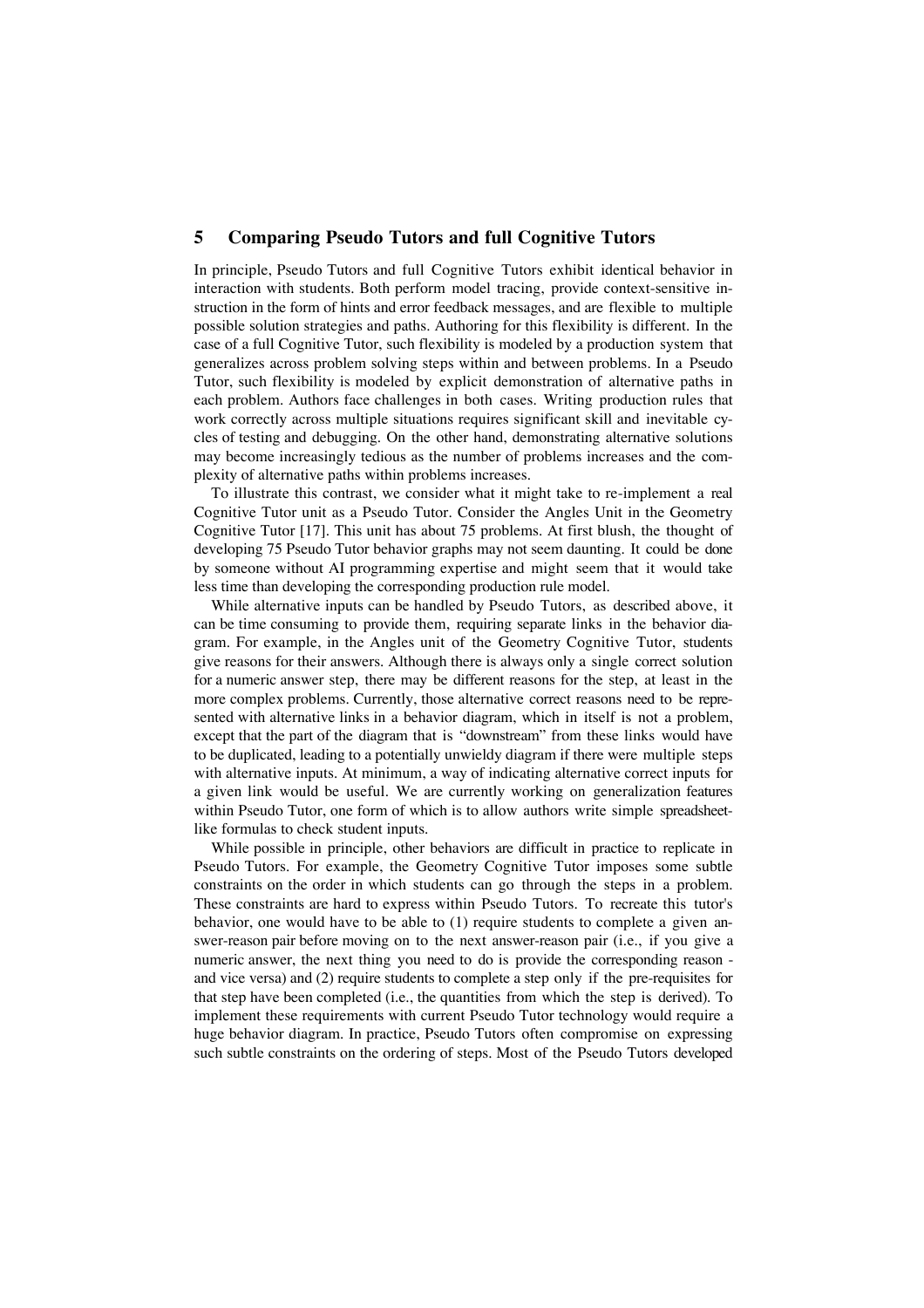so far have used a "commutative mode", in which the student can carry out the steps in any order. We are planning on implementing a "partial commutativity" feature, which would allow authors to express that certain groups of steps can be done in any order, whereas others need to be done in the order specified in the behavior graph.

Despite some limitations, Pseudo Tutors do seem capable of implementing useful interactions with students. As we are building more Pseudo Tutors, we are become more aware of their strengths and limitations. One might have thought that it would be an inconvenient limitation of Pseudo Tutors that the author must demonstrate all reasonable alternative paths through a problem. However, in practice, this has not been a problem. But, these questions would best be answered by re-implementing a Cognitive Tutor unit as a Pseudo Tutor. We plan to do so in the future.

#### **6 Conclusions**

We have described a method for authoring tutoring systems that exhibit intelligent behavior, but can be created without AI programming. Pseudo Tutor authoring opens the door to new developers who have limited programming skills. While the Pseudo Tutor development time estimates in Table 1 compare favorably to past estimates for intelligent tutor development, they must be considered with caution. Not only are the these estimates rough, there are differences in the quality of the tutors produced where most Pseudo Tutors to date have been ready for initial lab testing (alpha versions) and past Cognitive tutors have been ready for extensive classroom use (beta+ versions). On the other hand, our Pseudo Tutor authoring capabilities are still improving.

In addition to the goal of Pseudo Tutor authoring contributing to faster and easier creation of working tutoring systems, we also intend to encourage good design practices, like cognitive task analysis [5] and to facilitate fast prototyping of tutor design ideas that can be quickly tested in iterative development. If desired, full Intelligent Tutors can be created and it is a key goal that Pseudo Tutor creation is substantially "on path" to doing so. In other words, CTAT has been designed so that almost all of the work done in creating a Pseudo Tutor is on path to creating a Cognitive Tutor.

Pseudo Tutors can provide support for learning by doing and can also be flexible to alternative solutions. CTAT's approach to Pseudo-Tutor authoring has advantages over other authoring systems, like RIDES [3], that only allow a single solution path. Nevertheless, there are practical limits to this flexibility. Whether such limits have a significant affect on student learning or engagement is an open question. In future experiments, we will evaluate the effects of limited flexibility by contrasting student learning from a Pseudo Tutor with student learning from a full Cognitive Tutor. The Pseudo Tutor approach may be impractical for scaling to large intelligent tutoring systems where students are presented a great of number of problem variations. In full tutors, adding new problems is arguably less effort because only the machine-readable problem specification needs to be entered and the production rules take care of computing alternative solution paths. Adding new problems in Pseudo Tutors is arguably more costly because solution paths must be demonstrated anew. Future research should check these arguments and, more importantly, provide some guidance for when it might make sense to author an intelligent tutor rather than a Pseudo Tutor.